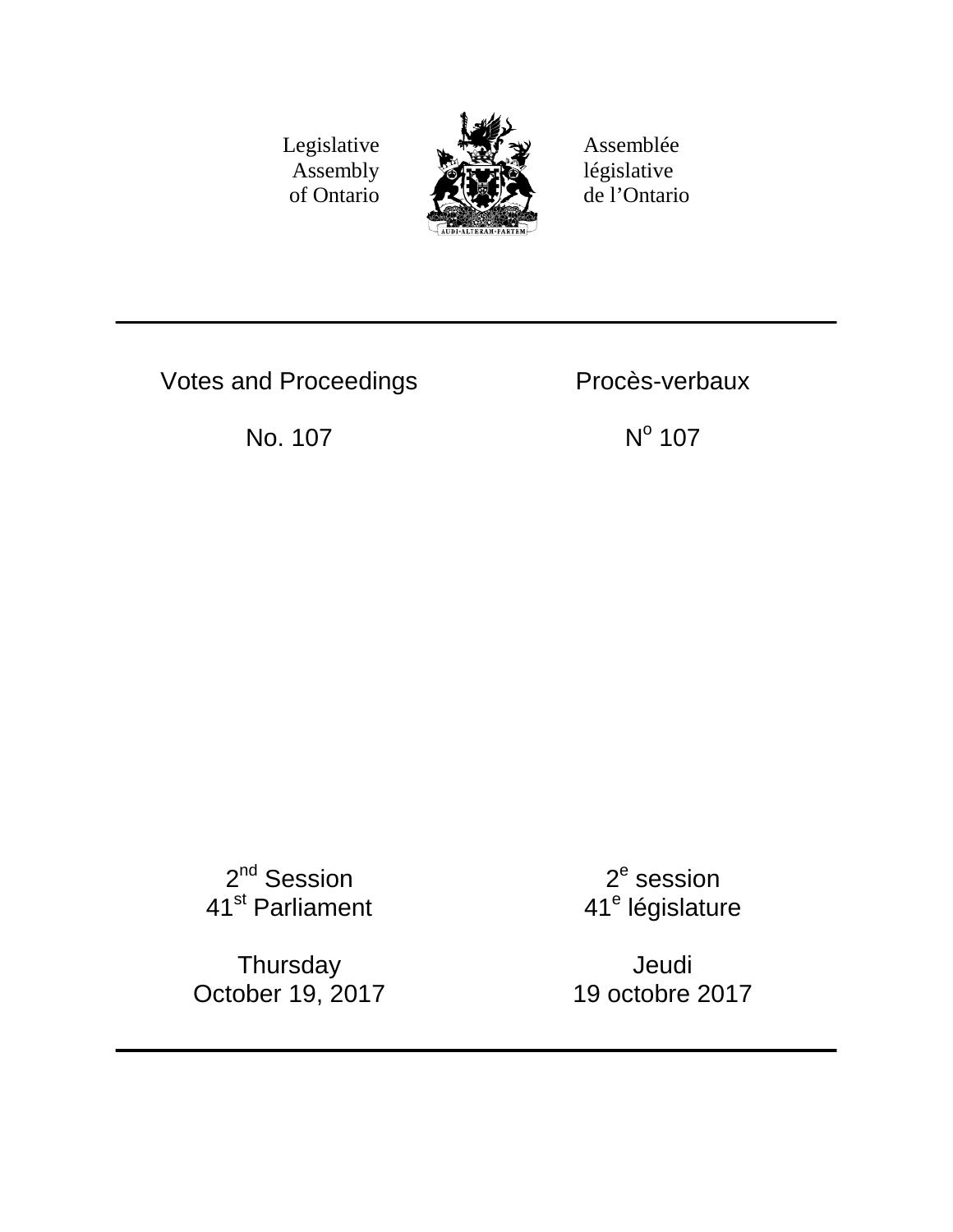# **9:00 A.M. 9 H**

# **ORDERS OF THE DAY ORDRE DU JOUR**

Second Reading of Bill 166, An Act to amend or repeal various Acts and to enact three new Acts with respect to the construction of new homes and ticket sales for events.

Debate resumed and after some time the House recessed at 10:13 a.m.

### **10:30 A.M. 10 H 30**

That the following document was tabled:- Que le document suivant a été déposé :-

The Speaker informed the House, Le Président a informé la Chambre,

Long-Term Budget Outlook: Fiscal Implications of the Coming Demographic and Economic Changes in Ontario, Fall 2017 from the Financial Accountability Office of Ontario (Sessional Paper No. 335).

\_\_\_\_\_\_\_\_\_\_\_\_

\_\_\_\_\_\_\_\_\_\_\_\_

\_\_\_\_\_\_\_\_\_\_\_\_

 $\overline{\phantom{a}}$  , where  $\overline{\phantom{a}}$ 

\_\_\_\_\_\_\_\_\_\_\_\_

### **ORAL OUESTIONS QUESTIONS ORALES**

The Speaker informed the House of the following changes in the Order of Precedence for Private Members' Public Business:-

Ms. Scott assumes ballot item number 11 and Mr. Arnott assumes ballot item number 48.

### **1:00 P.M. 13 H**

The following bill was introduced and read the first time:-

Bill 170, An Act to proclaim Child Abuse Prevention Month. Mr. Rinaldi.

Le Président a informé la Chambre des changements suivants dans l'ordre de priorité des affaires d'intérêt public émanant des députés :-

The House recessed at 11:56 a.m.  $\hat{A}$  11 h 56, la Chambre a suspendu la séance.

# **INTRODUCTION OF BILLS DÉPÔT DES PROJETS DE LOI**

Le projet de loi suivant est présenté et lu une première fois :-

Projet de loi 170, Loi proclamant le Mois de la prévention des mauvais traitements infligés aux enfants. M. Rinaldi.

# **PETITIONS PÉTITIONS**

Steps to reduce the cost of energy (Sessional Paper No. P-35) Mr. Hatfield.

Oral health services (Sessional Paper No. P-51) Mrs. Martins.

Loi sur les foyers de SLD (2007) Temps pour les soins (Document parlementaire n° P-115) M. Natyshak.

\_\_\_\_\_\_\_\_\_\_\_\_

# **PRAYERS PRIÈRES**

Deuxième lecture du projet de loi 166, Loi modifiant ou abrogeant diverses lois et édictant trois nouvelles lois en ce qui concerne la construction de logements neufs et la vente de billets d'événements.

Le débat a repris et après quelque temps, à 10 h 13, la Chambre a suspendu la séance.

2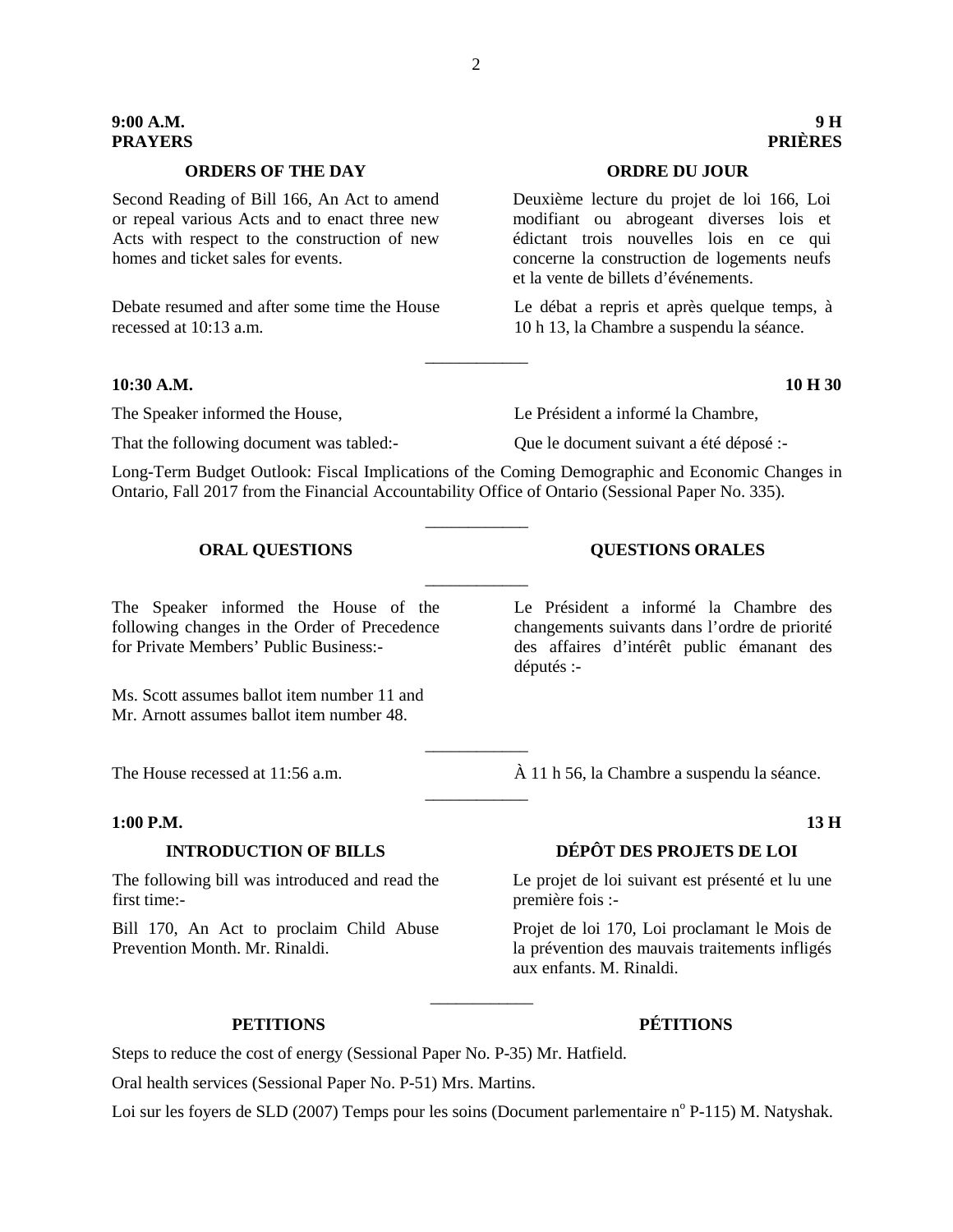\_\_\_\_\_\_\_\_\_\_\_\_

\_\_\_\_\_\_\_\_\_\_\_\_

\_\_\_\_\_\_\_\_\_\_\_\_

\_\_\_\_\_\_\_\_\_\_\_\_

\_\_\_\_\_\_\_\_\_\_\_\_

Elevator repair (Sessional Paper No. P-138) Mr. Rinaldi.

West Lincoln Memorial Hospital (Sessional Paper No. P-182) Mr. Oosterhoff.

Bruce Power (Sessional Paper No. P-197) Mr. Potts.

Universal Pharmacare (Sessional Paper No. P-200) Miss Taylor.

Drive Test (Sessional Paper No. P-249) Mr. Harris.

Towing safety and incident management (Sessional Paper No. P-256) Mrs. Martow.

### **PRIVATE MEMBERS' PUBLIC BUSINESS**

Second Reading of Bill 162, An Act to amend the Insurance Act to authorize life settlements.

Referred to the Committee of the Whole House. Renvoyé au comité plénier.

Mr. Potts moved, M. Potts propose,

Second Reading of Bill 167, An Act to amend the Consumer Reporting Act.

Referred to the Standing Committee on Justice Policy.

Second Reading of Bill 168, An Act to amend the Occupational Health and Safety Act with respect to footwear.

Referred to the Standing Committee on Regulations and Private Bills.

On motion by Mrs. Albanese, it was Ordered that the House adjourn.

## **AFFAIRES D'INTÉRÊT PUBLIC ÉMANANT DES DÉPUTÉS**

Mr. Colle moved, M. Colle propose,

Deuxième lecture du projet de loi 162, Loi modifiant la Loi sur les assurances pour autoriser les rachats de polices d'assurancevie.

Debate arose and after some time, Il s'élève un débat et après quelque temps,

Carried. Adoptée.

Deuxième lecture du projet de loi 167, Loi modifiant la Loi sur les renseignements concernant le consommateur.

Debate arose and after some time, Il s'élève un débat et après quelque temps,

Carried. Adoptée.

Renvoyé au Comité permanent de la justice.

Mrs. Martins moved,  $M^{me}$  Martins propose,

Deuxième lecture du projet de loi 168, Loi modifiant la Loi sur la santé et la sécurité au travail en ce qui concerne les chaussures.

Debate arose and after some time, Il s'élève un débat et après quelque temps,

Carried. Adoptée.

Renvoyé au Comité permanent des règlements et des projets de loi d'intérêt privé.

Sur la motion de  $M^{\text{me}}$  Albanese, il est ordonné que la Chambre ajourne ses travaux.

The House adjourned at 4:07 p.m.  $\hat{A}$  16 h 07, la Chambre a ajourné ses travaux.